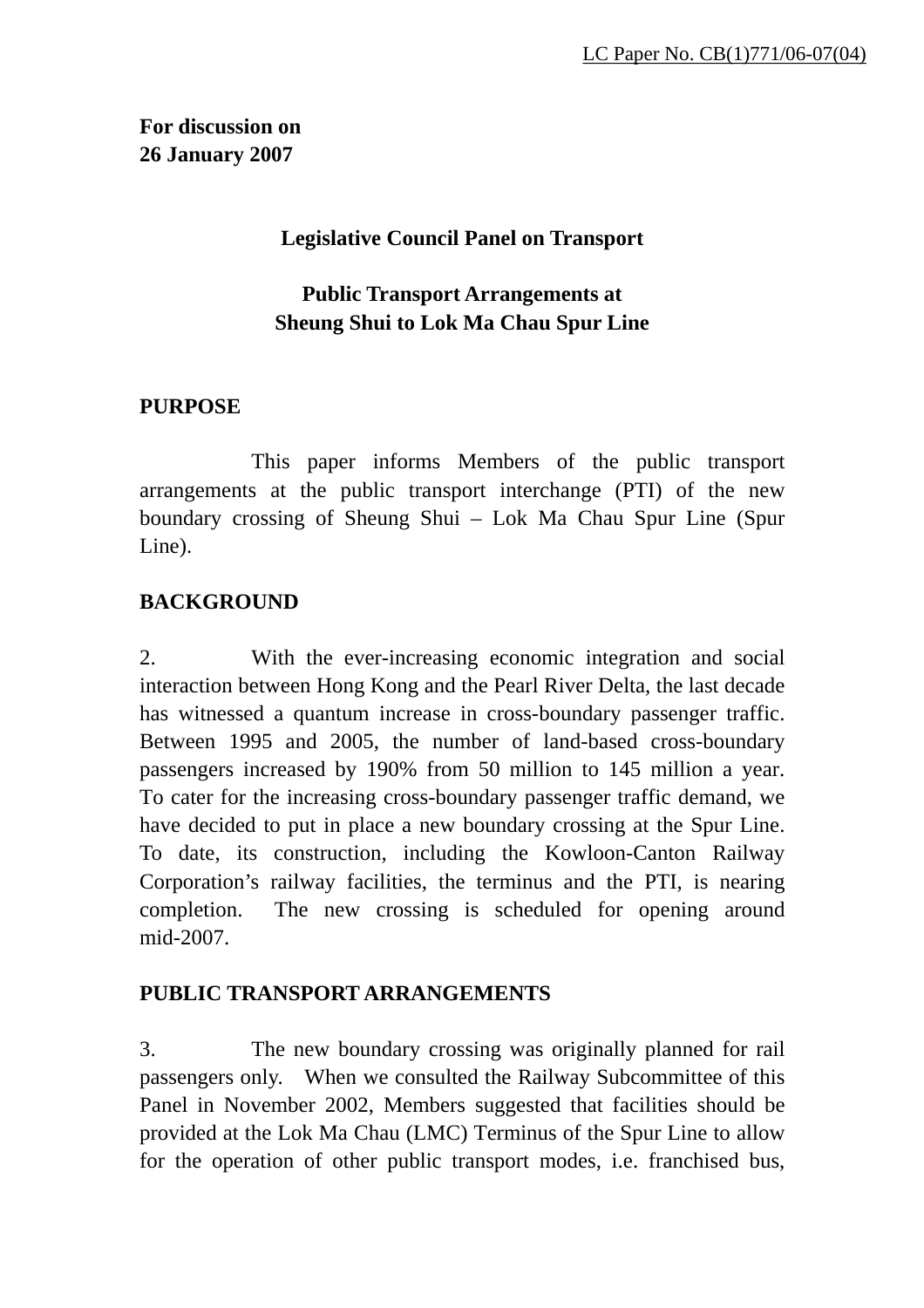public light bus and taxi. Taking into account Members' suggestion, we proposed to provide a PTI at the LMC Terminus, thereby allowing the provision of these public transport services to the terminus.

4. The PTI has an area of about 6 200 square metres. Its size was limited by the physical constraints of the area and the need to protect the adjacent environment. The location and layout of the LMC Terminus and the PTI is at the **Annex**. Given our transport policy of having railway as the backbone of our transport system and considering that most of the non-rail passenger demand to the LMC Terminus would be from Northwest New Territories areas, we have planned one franchised bus route to/from Yuen Long East, one green minibus route to/from Yuen Long town centre and the provision of urban and New Territories taxi services in the PTI.

5. The roads leading to the new control point will be designated as closed roads under Regulation 27 of the Road Traffic (Traffic Control) Regulations. In order to allow urban and New Territories taxis to access the PTI, we will amend the aforesaid Regulations to empower the Commissioner for Transport to grant exemption to taxis from the closed road restriction of the concerned roads. As the PTI is located within the Frontier Closed Area, the Frontier Closed Area (Permission to Enter) Notice made under the Public Order Ordinance (Cap. 245) will also be amended to allow drivers and cross-boundary passengers of the public transport vehicles mentioned in paragraph 4 above to access the PTI without closed area permits.

#### **ADVICE SOUGHT**

6. Members are invited to note the public transport arrangement at the Spur Line.

# **Environment, Transport and Works Bureau January 2007**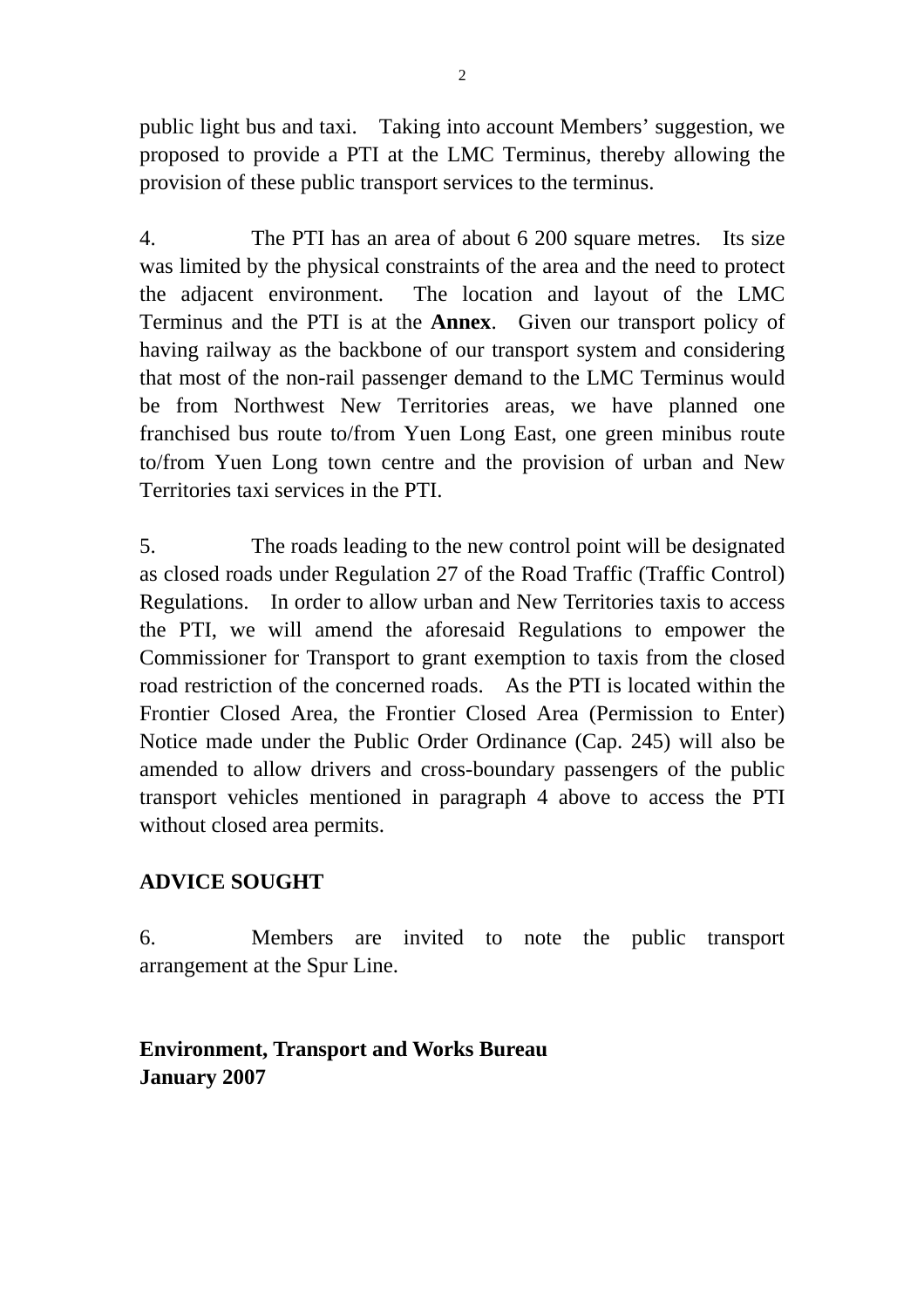